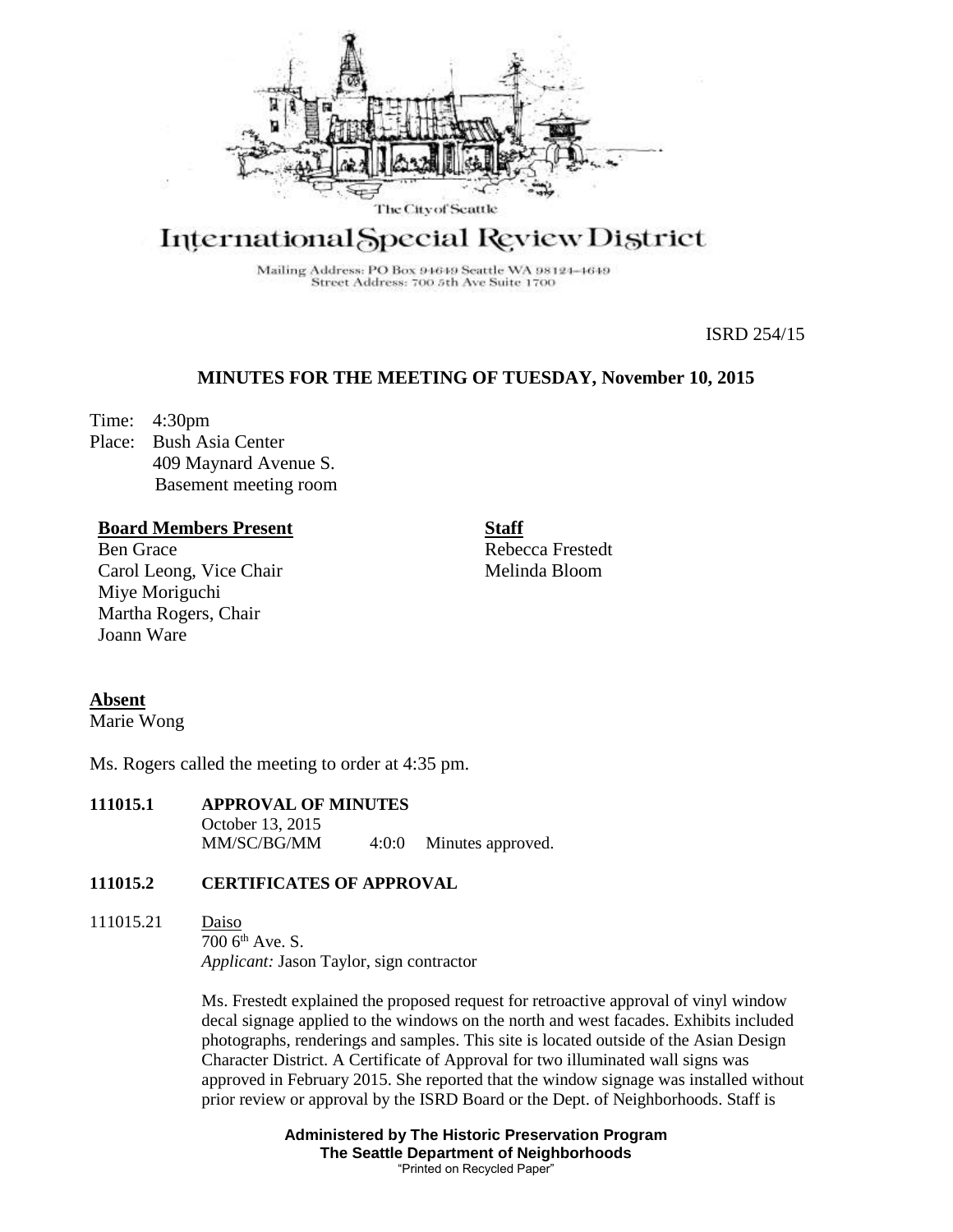concerned that the scale, volume and design of the signs (vinyl film), particularly on the west façade, are out of character with the building and other signs and buildings in the District, and that the signs are not responsive to the provisions of SMC 23.66.338 - Signs.

Applicant Comment:

Jason Taylor explained that Daiso installed the signage and asked him to do the Certificate of Approval process. He said that on the north and west elevation there are some logos and hours but nothing blocking transparency. He said that on the west elevation images run the whole length of their leased frontage; he said the graphics consist of small logos and images of items they sell. He said they material is cut vinyl which allows some light to come through and provide a bit of privacy when the lights are on and they are open. He apologized for the retroactive approval.

Responding to clarifying questions he said that the lower section is a lighter material that is opaque but you can see light coming through.

Ms. Frestedt said she called Daiso headquarters and was told this is part of a global rebranding effort. She encouraged the Board to consider the proposal as though the signs had not yet been installed.

Ms. Ware asked if the signage was temporary and if there were any alternatives.

Mr. Taylor said that it is permanent and that no alternatives were explored. He said that the vinyl is adhered to the glass and is removable – reversible.

*Ms. Leong arrived at 4:50 PM.*

Ms. Ware asked about transparency requirement.

Ms. Frestedt said that this site is outside the Asian Design District so the transparency requirement under SMC 23.66.226 – Exterior building finishes is not applicable in this location. She said there might be issues with DPD as far as signage goes. She cited the criteria for Signs listed under 23.66.338 and said the Board should consider whether or not additional information may be needed.

Mr. Grace asked if a variation of this signage has been done anywhere.

Mr. Taylor said this is the first installation in Washington.

Public Comment: There was no public comment.

Board Discussion:

Discussion ensued about the lack of transparency due to the opaque film. Board members agreed that more visibility into the storefront on the west façade was needed. Members said that application of more transparent / clear vinyl film, such as applied on the north façade, would be more appropriate for the west façade. The importance of transparency was noted and that corporations with stores all over the world are not exempt from community rules. Board members agreed to defer action pending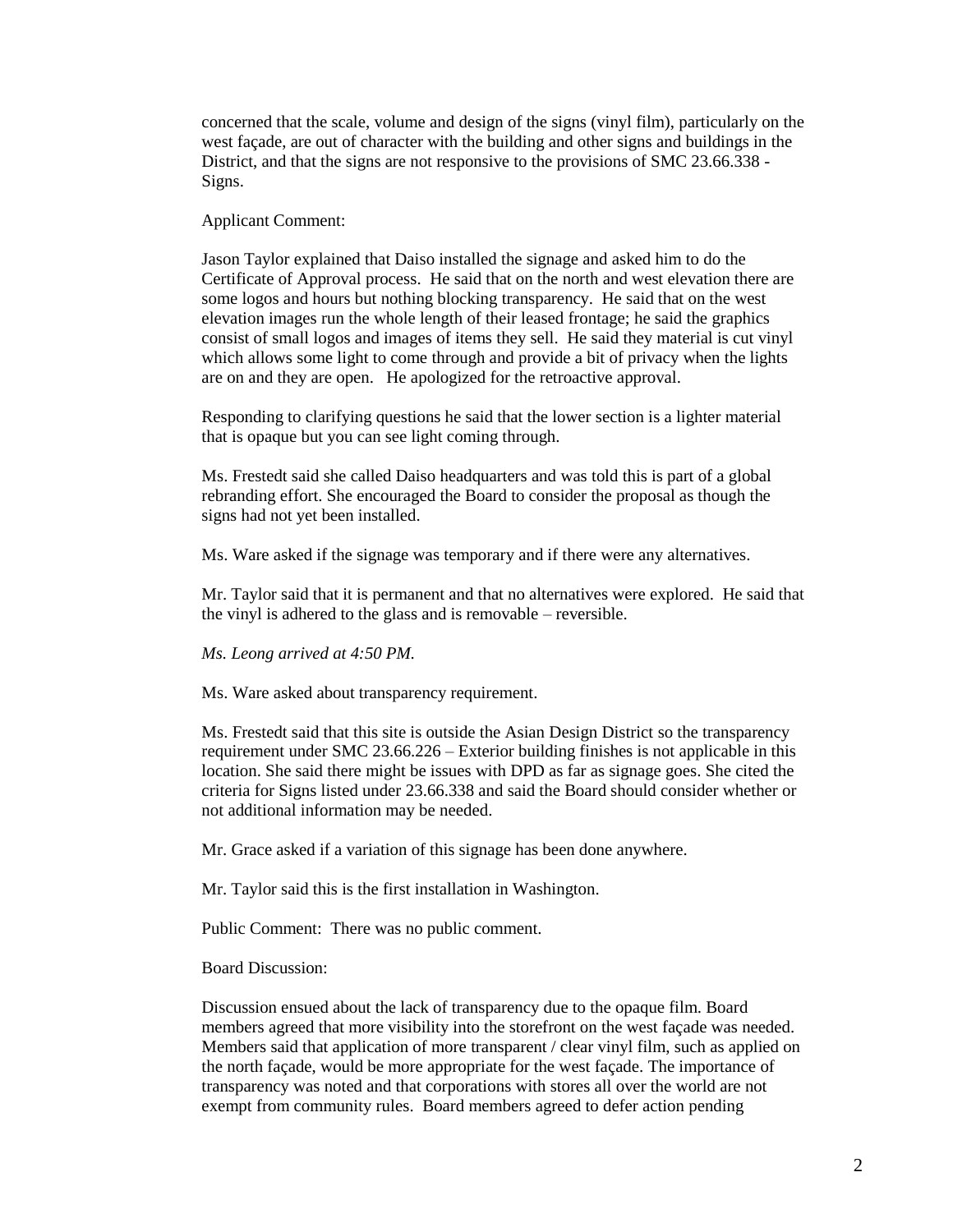submission of alternatives that increase transparency and visibility of product displays on the north façade. One member noted that while product displays may change over time, the graphics are static, minimizing pedestrian interest and engagement. She said she would have less concerns if the graphics were more transparent. One suggestion was to reduce the volume of the graphics, eliminating some of the panels.

Action: I move that the International Special Review District Board recommend to *defer* action on the proposed signage at  $7106<sup>th</sup>$  Ave. S. pending submission alternatives that are compatible with SMC 23.66.338A  $&$  I and SMC 23.66.302B – Goals and objectives.

MM/SC/BG/MM 4:0:1 Motion carried. Ms. Leong abstained.

111015.22 Hirabayashi Place 442 S. Main St. *Applicant:* Leslie Morishita/Joann Ware, InterimCDA

#### *Ms. Ware recused herself.*

Ms. Frestedt explained the proposal to paint the concrete base of the north façade to match the artistic panels on the residential stories. Exhibits included plans, photographs and samples. The building is under construction. It is located outside the Asian Design Character District. The Board recommended a Certificate of Approval for Revisions to paint colors in August 2015.

Applicant Comment:

Leslie Morishita explained the design is by the same artist who did the other stencil work and the design will deter graffiti in this area. She said they will use elastomeric paint - a blue base with white and gold stenciled on. She said the pattern was inspired by Japanese indigo fabric pattern.

Public Comment:

Tiernan Martin said the panels already stenciled look good and he supports more.

Board Discussion:

Mr. Grace said he supports the proposal and they are continuing what is already on the building.

Action: I move that the International Special Review District Board recommend approval of a Certificate of Approval for paint colors, as proposed.

The Board directs staff to prepare a written recommendation of approval based on considering the application submittal and Board discussion at the November 10, 2015 public meeting, and forward this written recommendation to the Department of Neighborhoods Director.

This action is based on the following:

## **The proposed work meets the applicable sections of the International Special Review District Ordinance and District Design Guidelines:**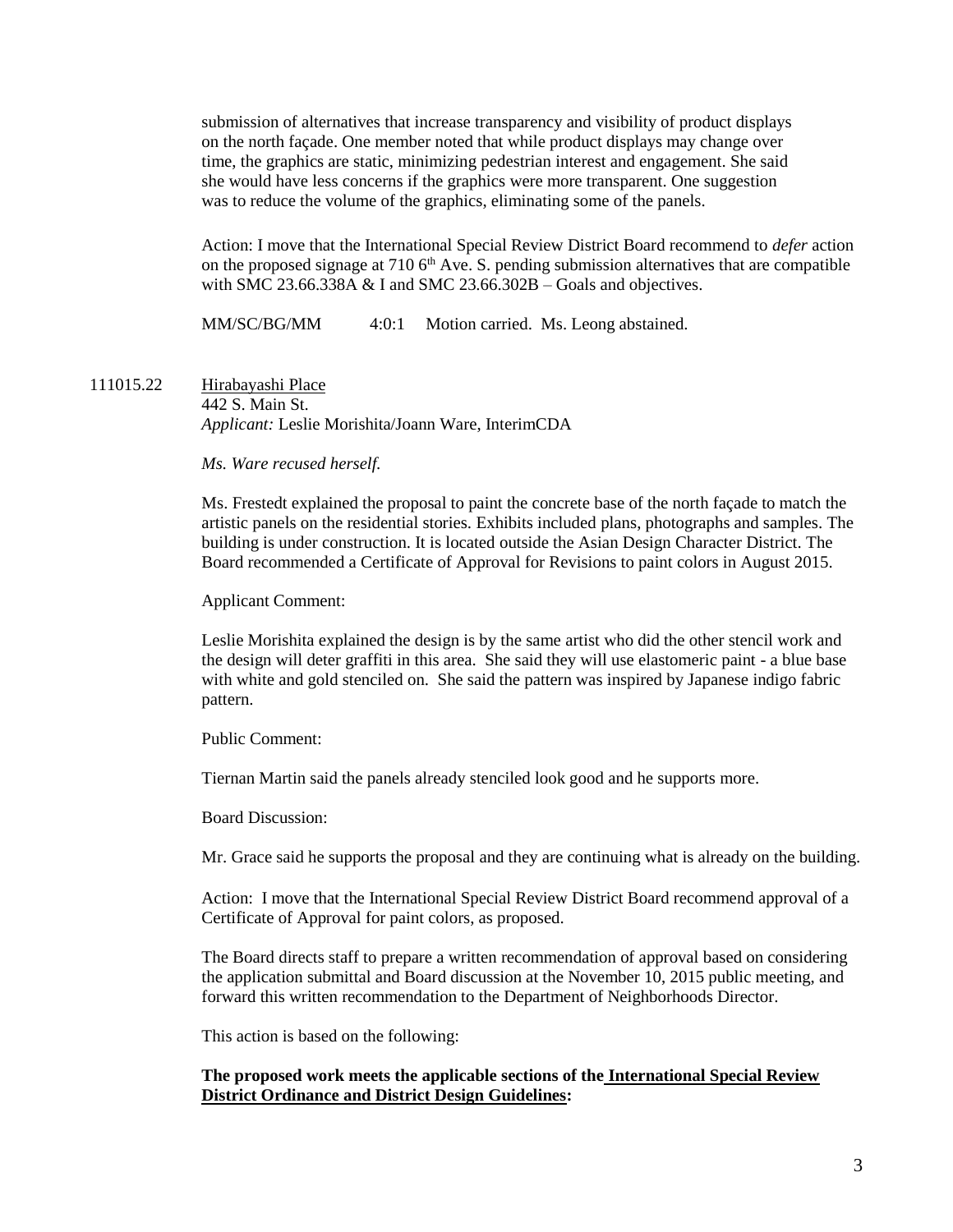**SMC 23.66.030 – Certificates of approval – Application, review and appeals SMC 23.66.336 – Exterior building finishes**

- **A. General Requirements**
- **C. Exterior Building Design Outside of the Asian Design Character District**

**Secretary of the Interior Standard #9 & #10**

MM/SC/MM/BG 4:0:1 Motion carried. Ms. Ware recused herself.

111015.23 Summer Massage Spa 624 S. Jackson St. – Far East *Applicant:* Wu Mei, business owner

> Ms. Frestedt explained the request for retroactive approval of signage installed within the storefront windows. Signage consists of One (1) illuminated LED sign ("Open Foot Massage"); "Massage Spa" spelled out in 8" high foam letters; One (1) 31"w x 22" h poster, and Vinyl decal letters on the entry door. Exhibits included photographs and plans. Ms. Frestedt reported that The Far East Building is a contributing building located within the Asian Character Design District and in the Retail Core. The Board recommended approval for a Certificate of Approval for use in September 2015. At the meeting of Sept. 22, 2015, the Board tabled application for signage pending submission of details about the method of attachment and clarification about the incorporation of the business name on the storefront.

Applicant Comment:

Wu Mei pointed to what is existing and what is proposed. The letters are wood blocks that have been painted red and are attached with 2-sided tape. She said the "Open Foot Massage" sign is suspended from the ceiling. She said the door will just have "Open" spelled in foam blocks on the door. Responding to questions she said "Healthy Body" is on her license but she uses "Summer" because it is her name. She said the Chinese characters translate to "hot stone massage".

Public Comment: There was no public comment.

Board Discussion:

Mr. Grace said to leave it up to the owner whether or not to add "Summer". She said that transparency has improved since the business first opened and this is much better than similar businesses in the area. He said that eliminating the tube lighting that had been around the signs is an improvement.

Action: I move that the International Special Review District Board recommend approval of a Certificate of Approval for signage.

*Additionally, the Board recommends that the owners submit with an application for a Certificate of Approval to incorporate the name of the business into storefront signage since the name of the business is currently not located on the building or within the windows of the storefront.*